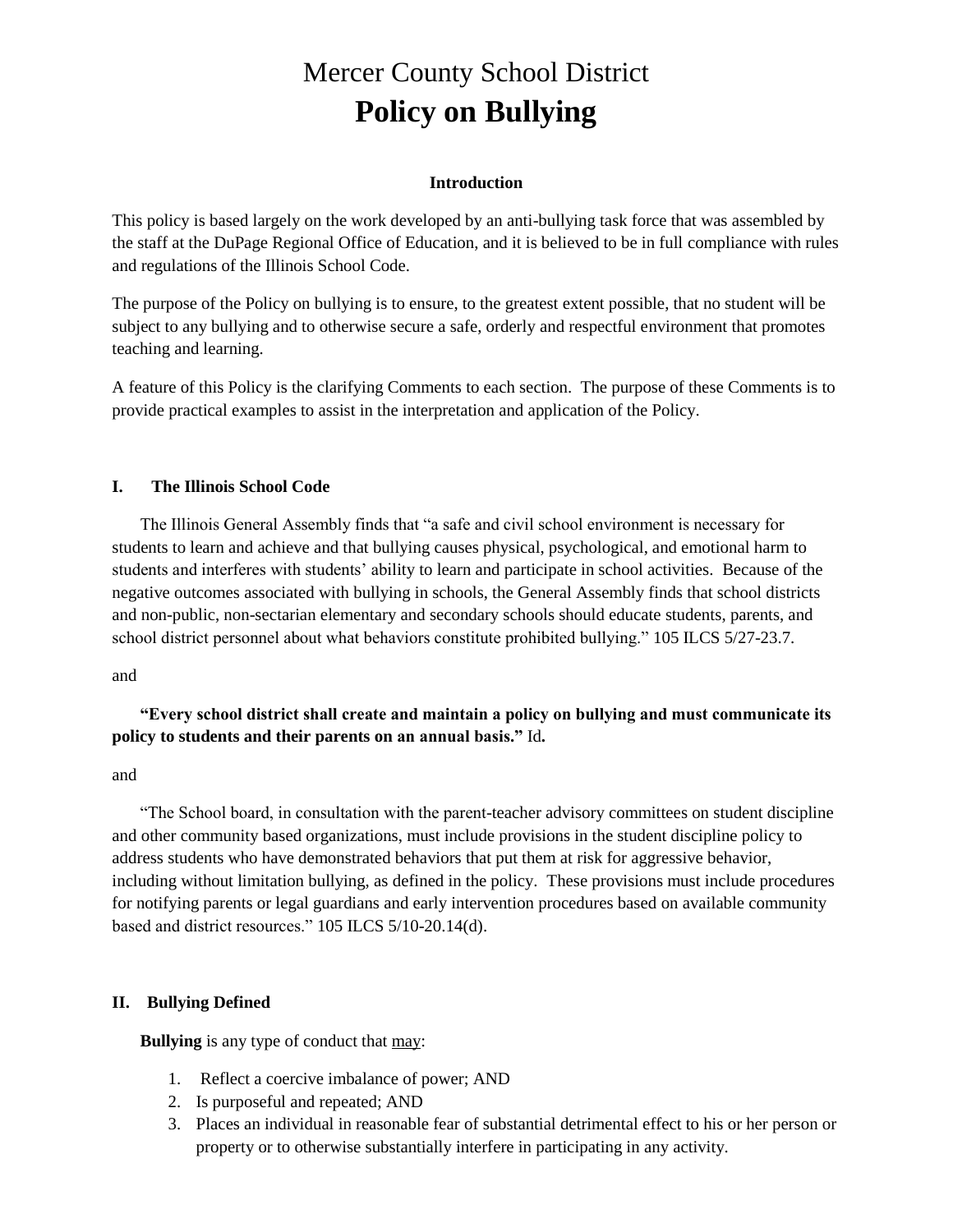#### **Clarifying Comments**

The Illinois legislature defines "Bullying' as meaning:

"Any severe or pervasive physical or verbal act or conduct, including communications made in writing or electronically, directed toward a student or students that has or can be reasonably predicted to have the effect of one or more of the following:

- (1) Placing the student or students in reasonable fear or harm to the student's or students' person or property;
- (2) Causing a substantially detrimental effect on the student's or students' physical or mental health;
- (3) Substantially interfering with the student's or students' academic performance; or
- (4) Substantially interfering with the student's or students' ability to participate in or benefit from the services, activities, or privileges provided by a school."

#### 105 ILCS 5/27-23(b)

The Illinois legislature also authorizes school boards and their discipline advisory committees broad discretion to establish appropriate behavioral standards for their respective schools, which take into consideration but are not limited to conduct prohibited by State and federal laws. See, 105 ILCS 5/10- 20.14(d). The statutory definition of bullying set forth in the School Code is intended to be incorporated into the Policy definition of bullying, but is not intended to limit conduct that otherwise falls within the Policy definition from being classified as bullying conduct if that conduct dos not also fall within the School Code's definition.

For purposes of this Policy "Conduct" includes:

- Physical acts, such as physical contact with another, stalking, sexual assault and destruction or damage to property of another;
- Written and electronic communication any medium as well as verbal threats made to another or blackmail, or demands for protection money;
- Non-verbal threats or intimidation such as aggressive menacing gestures may also be considered conduct for purposes of this policy;
- Use of school property, including computers, the electronic network, or any other electronic device, to communicate with others; and.
- Any of the above conduct which occurs off school grounds when such conduct creates. Or reasonably can be expecte4d to create, a substantial disruption in the school setting and/or at school sponsored activities and events.

In addition to that conduct described above, *examples* of conduct that may constitute bullying included the following:

- Blocking access to school property or facilities;
- Stealing or hiding or otherwise defacing books, backpacks or other personal possessions;
- Verbal, written, or electronic means of repeated or pervasive taunting, name-calling, belittling, mocking putdowns, or demeaning humor relating to a student's race, color, gender, sexual orientation, ancestry, religion, disability, or other personal characteristics, whether or not the student actually possesses them, that could reasonably be expected to result in the disruption of school activities or that results in a hostile educational environment for the student.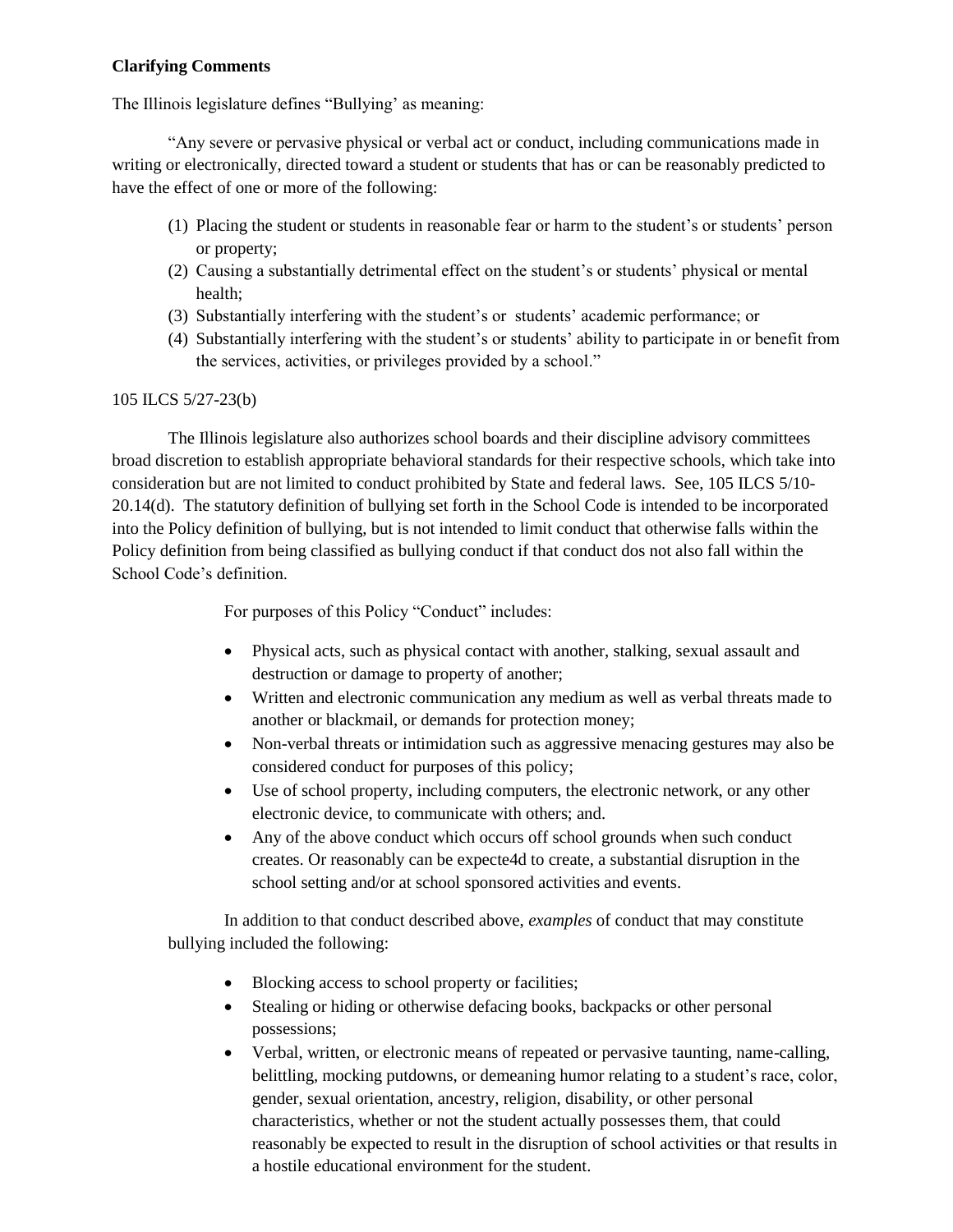Conduct that would *not ordinarily* be considered bullying for purposes of this policy includes:

- Mere teasing
- "talking trash"
- Trading insults
- The expression of ideas or beliefs (expressions protected by the First Amendment), so long as such expression is not lewd, profane, or intended to intimidate or harass another.

Each school may set rules or policies for civility, courtesy and responsible behavior to address conduct of this type.

The examples set out in these Clarifying Comments are meant to be illustrative and are not exhaustive of conduct that may or may not be considered "Bullying." Nor are they intended to limit the exercise of discretion granted to school administrators under Sections 5/10-20.12(d) or 5/10-22.6 of the School Code for addressing instances of student misconduct.

## **III. Bullying is prohibited**

Bullying is NOT acceptable and is strictly prohibited. Bullying conduct that is covered by this Policy is conduct that occurs on school property or at school or at school sponsored activities or events; while students are being transported or walking to or from school or school sponsored activities or events; while students are waiting at school bus stops, or when the conduct otherwise would substantially impede the educational environment, regardless of where the conduct occurs.

Any student who engages in bullying will be subject to appropriate discipline, up to and including suspension or expulsion and referral to local law enforcement. A student's bullying conduct also may be addressed through any other behavioral interventions.

Any student who is a bystander to any bullying conduct and who fails to take any action to discourage the bullying conduct also may be subject to appropriate discipline.

No student shall be retaliated against for reporting bullying conduct. Any student who is determined to intentionally have falsely accused another of bullying shall be subject to appropriate discipline.

## **Clarifying Comments**

The highest risk location for bullying occurs:

On the school bus Walking to and from school On school playgrounds In school cafeterias, locker rooms, and in bathrooms Through use of the Internet and cellular phones

This Policy applies to bullying that may occur at any of these locations, but is not limited to these locations.